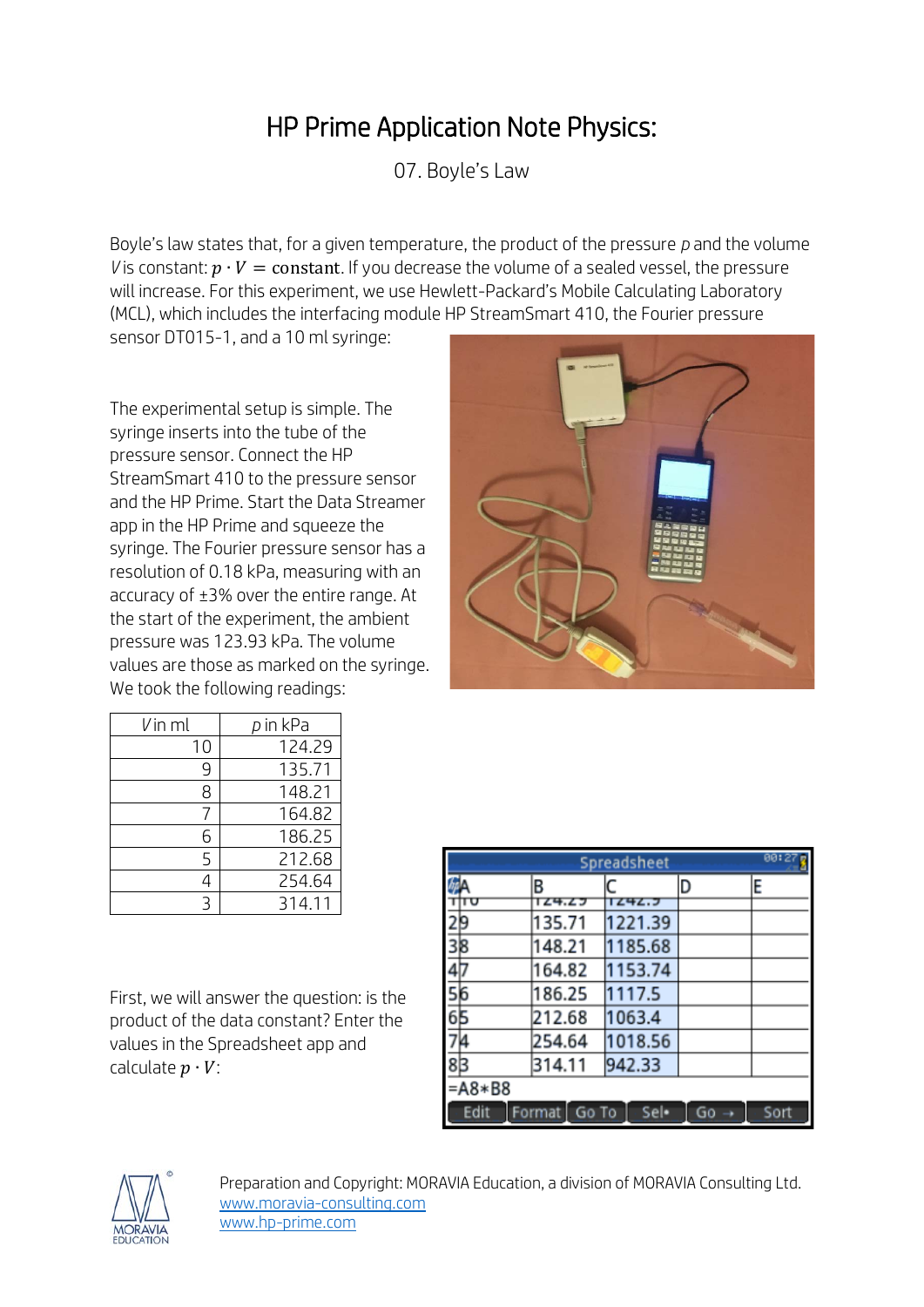The third colum is highlighted in blue and lists the respective products of the first two colums, clearly showing that the values are not constant:  $p \cdot V \neq constant$ . Now, you have entered the realm of experimental physics. That is you have to explain why the experiment does not follow Boyle's rule. So you have to analyse the experimental setup and the sources of the measurement errors. You may want to see how FlinnScientific worked out this problem. See *Pressure vs. Volume and Boyle's Law* at

<https://www.flinnsci.com/api/library/Download/7ee0bddcb4334e6aa1c61cd0f4b91de7> and watch the video *Pressure vs. Volume and Boyle's Law* at [https://www.youtube.com/watch?v=LOCqHxTVFvY.](https://www.youtube.com/watch?v=LOCqHxTVFvY)

Let us consider the errors in our data. The accurate and sensitive Fourier probe hops in discrete steps of ±0.36 kPa. Since the first reading and the ambient pressure only differ 124.29-123.93 = 0.36 kPa, we do not have to correct our pressure data. The real error is in the syringe. The error in adjusting the volume using a syringe amounts to some 0.1 ml. There is a soft plastic tube, 19.5 cm long and some 2 mm thick, which connects the syringe to the

Fourier probe, thus adding an extra volume *B* to the syringe volume *V*. So our volume actually is  $V + B$  and we need to estimate *B.* In order to do so, we draw a line through *V* versus 1  $\frac{1}{p}$  and determine the intercept. So calcalute  $\frac{1}{p}$  in the

Spreadsheet app and copy the data to the Statistics 2Var app, using the *x* and *y* axes for  $\frac{1}{p}$  and *V* respectively:

In the Symb[olic View] menu, select the

| 82:82<br><b>Statistics 2Var Numeric View</b> |             |       |              |              |  |  |
|----------------------------------------------|-------------|-------|--------------|--------------|--|--|
|                                              | C1          | C2    | C3           | C4           |  |  |
|                                              | 8.0457E-3   | 10    |              |              |  |  |
| 2                                            | 7.3687E-3   |       |              |              |  |  |
| $\overline{\overline{3}}$                    | 6.7472E-3   | 8     |              |              |  |  |
| 4                                            | 6.0672E-3   |       |              |              |  |  |
| 5                                            | 5.3691E-3   |       |              |              |  |  |
| $\overline{6}$                               | 4.7019E-3   | ς     |              |              |  |  |
| 7                                            | 3.9271E-3   |       |              |              |  |  |
|                                              | $21026 - 2$ |       |              |              |  |  |
| 8.04569957358E-3                             |             |       |              |              |  |  |
| Edit                                         | More        | Go To | Make<br>Sort | <b>Stats</b> |  |  |

|                       | Statistics 2Var Symbolic View | 82:06        |
|-----------------------|-------------------------------|--------------|
| $\sqrt{51:}C1$        | C <sub>2</sub>                |              |
| Type1: Linear         |                               | ∗ O I        |
| $Fit1: M*X+B$         |                               |              |
| 52:                   |                               |              |
| Type2: Linear         |                               | DЕ           |
| Fit2: M*X+B           |                               |              |
| S3:                   |                               |              |
| <b>Enter function</b> |                               |              |
| Edit                  | Fite                          | Eval<br>Show |



Linear curve fit: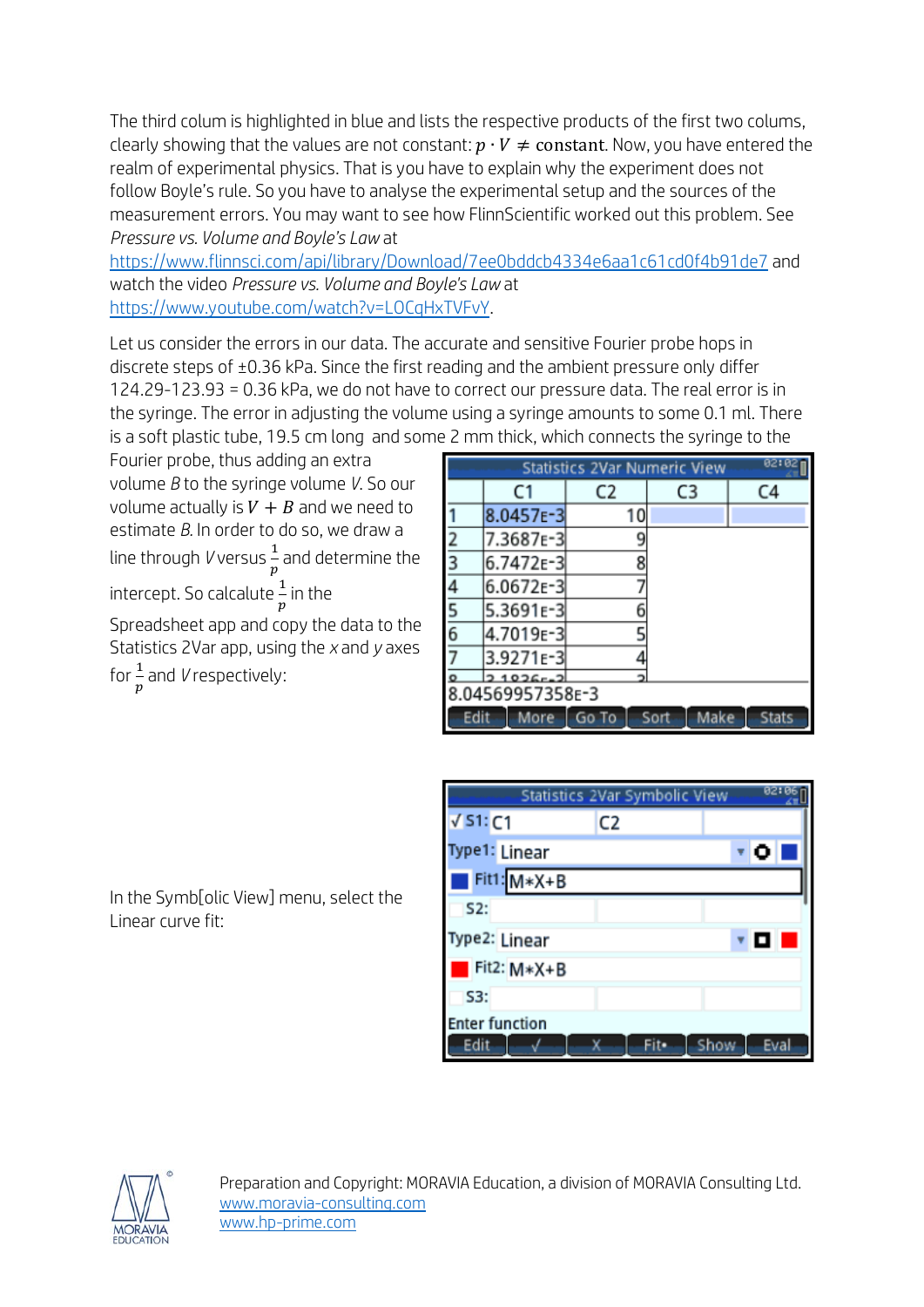

Plot the data, use Autoscale and zoom out to view the *y*-axis intercept:

The plot confirms that our volume data are systematically too small. The Symb[olic View] menu shows that we need to add  $B = 1.7$  ml to the volume *V*:

| Statistics 2Var Symbolic View       | 821          |
|-------------------------------------|--------------|
| $\sqrt{51}$ C1<br>C2                |              |
| Type1: Linear                       | ∗ o i        |
| Fit1: 1445.06250428*X-1.70262621119 |              |
| S2:                                 |              |
| Type2: Linear                       | o            |
| Fit2: M*X+B                         |              |
| S3:                                 |              |
| Enter independent column            |              |
| Columni<br>Edit<br>Fite             | Eval<br>Show |

We thus add 1.7 ml to our volume data and, again, verify the product  $p \cdot V$  in the Apreadsheet app:

| 01:48<br>Spreadsheet |                         |         |      |   |  |  |
|----------------------|-------------------------|---------|------|---|--|--|
|                      | B                       |         | D    | E |  |  |
|                      | TZ4.Z9                  | 1454.19 |      |   |  |  |
| 10.7                 | 135.71                  | 1452.10 |      |   |  |  |
| 39.7                 | 148.21                  | 1437.64 |      |   |  |  |
| 48.7                 | 164.82                  | 1433.93 |      |   |  |  |
| 57.7                 | 186.25                  | 1434.13 |      |   |  |  |
| 66.7                 | 212.68                  | 1424.96 |      |   |  |  |
| 5.7                  | 254.64                  | 1451.45 |      |   |  |  |
| 84.7                 | 314.11                  | 1476.32 |      |   |  |  |
|                      |                         |         |      |   |  |  |
|                      | Format   Go To   Select |         | Go L |   |  |  |



Preparation and Copyright: MORAVIA Education, a division of MORAVIA Consulting Ltd. [www.moravia-consulting.com](http://www.moravia-consulting.com/) [www.hp-prime.com](http://www.hp-prime.com/)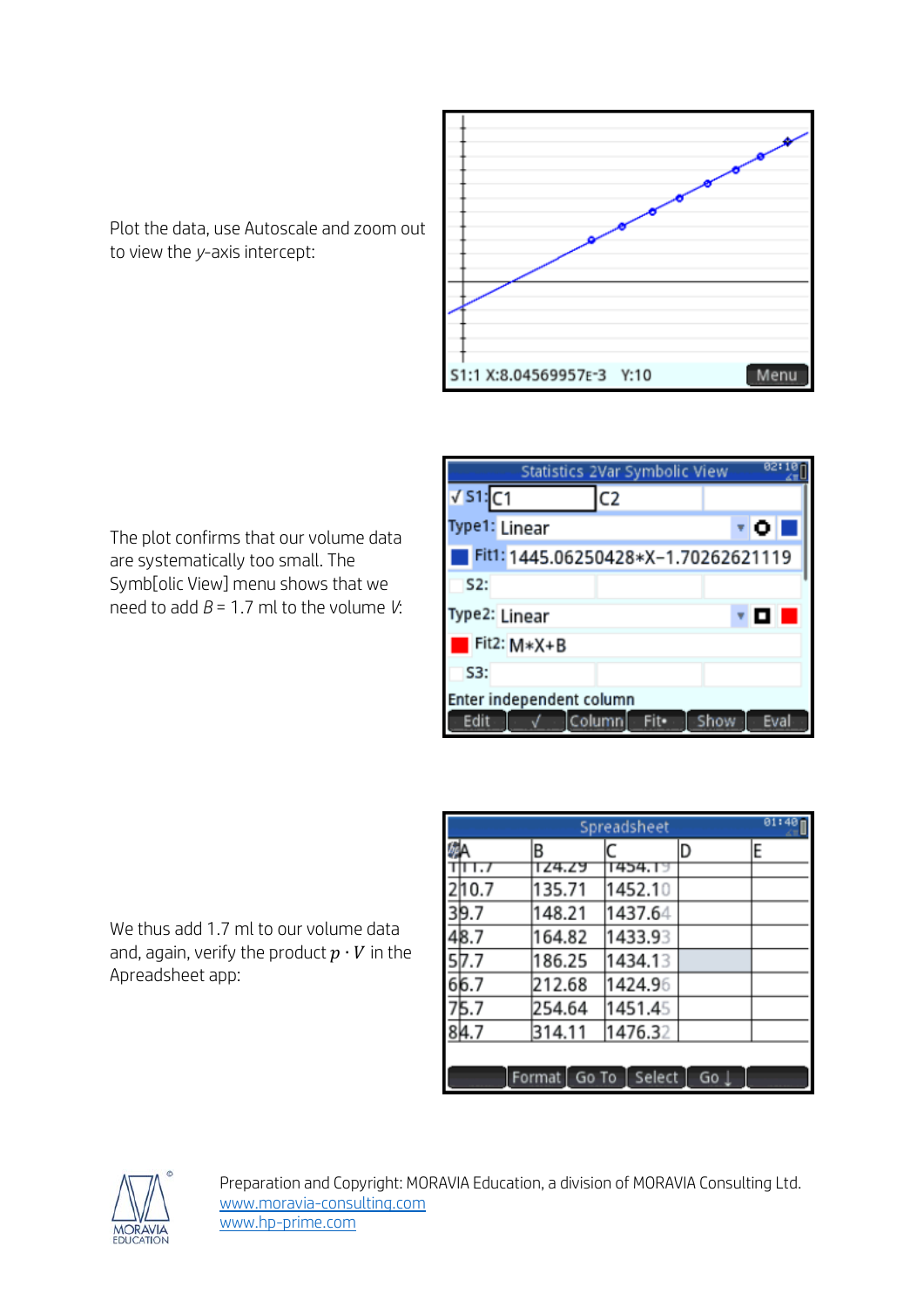So having added 1.7 ml to the volume data, the product  $p \cdot V$  seems quite constant, varying between 1424 and 1476.

On the HP Prime, the shortcut to this approach is to use the Inverse curve fit <u>M</u>  $\frac{M}{X} + B$ . Just enter the original values from the Spreadsheet app to the Statistics 2Var app:

|                         | 01:1<br><b>Statistics 2Var Numeric View</b>           |        |    |    |  |  |
|-------------------------|-------------------------------------------------------|--------|----|----|--|--|
|                         | C1                                                    | C2     | C3 | C4 |  |  |
|                         | 10                                                    | 124.29 |    |    |  |  |
| $\overline{2}$          | 9                                                     | 135.71 |    |    |  |  |
| $\overline{\mathbf{3}}$ | 8                                                     | 148.21 |    |    |  |  |
|                         |                                                       | 164.82 |    |    |  |  |
| $\frac{4}{5}$           | б                                                     | 186.25 |    |    |  |  |
|                         | 5                                                     | 212.68 |    |    |  |  |
| 7                       |                                                       | 254.64 |    |    |  |  |
|                         |                                                       | 21411  |    |    |  |  |
| 10                      |                                                       |        |    |    |  |  |
|                         | Edit<br>Make<br><b>Stats</b><br>Sort<br>More<br>Go To |        |    |    |  |  |

|                             | Statistics 2Var Symbolic View |              |
|-----------------------------|-------------------------------|--------------|
| $\sqrt{51:}$ C <sub>2</sub> | C1                            |              |
| Type1: Inverse              |                               | ۰o           |
| Fit1:                       |                               |              |
| 52:                         |                               |              |
| Type2: Linear               |                               | ▐◘           |
| Fit2: M*X+B                 |                               |              |
| <b>Enter function</b>       |                               |              |
| Edit                        |                               | Show<br>Eval |



Make the following selections in the Symb[olic View] menu:

Plot the data, using autoscale:



Preparation and Copyright: MORAVIA Education, a division of MORAVIA Consulting Ltd. [www.moravia-consulting.com](http://www.moravia-consulting.com/) [www.hp-prime.com](http://www.hp-prime.com/)